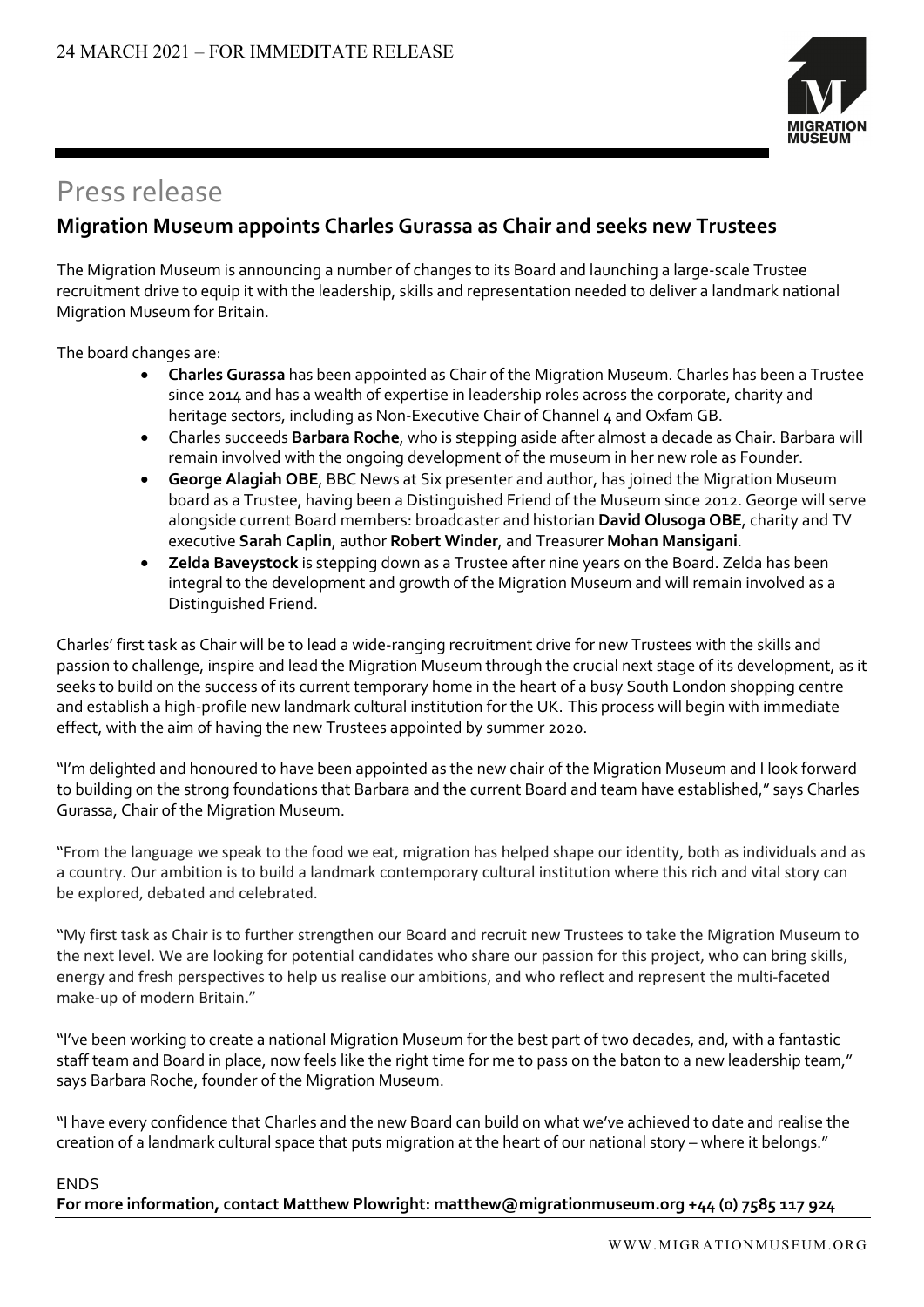# Notes for editors

#### **About Charles Gurassa**

Charles Gurassa has extensive senior leadership and governance experience across the charity, corporate and heritage sectors. As well as being Chair of the Migration Museum, Charles is Chair of Oxfam GB, Non-Executive Chair of Channel 4, Chair of Great Rail Journeys, and a Trustee of English Heritage. Recent non-executive positions include Senior Independent Director of Merlin Entertainments plc and Deputy Chair of easyJet plc. Charles is a former Chair of Virgin Mobile plc, LOVEFiLM, Phones4U, MACH, Tragus, Parthenon Entertainments and Alamo/National Rent a Car and former Deputy Chair of the National Trust. His executive career included roles as Chief Executive of Thomson Travel Group plc, Executive Chair TUI Northern Europe, Director TUI AG and as Director, Passenger & Cargo business at British Airways. He is a former Non-Executive Director at Whitbread plc, trustee of the children's charity Whizz-Kidz and a Member of the Development Board of the University of York.

#### **About George Alagiah**

George Alagiah OBE was born in Sri Lanka in 1955, and in 1961 his family moved to Ghana in West Africa. George subsequently came to England to undertake his secondary education a school in Portsmouth, and went on to study politics at Van Mildert College, Durham University. George joined the BBC in 1989 after seven years in print journalism with *South Magazine*. Before going behind the news desk, he was one of the BBC's leading foreign correspondents, reporting on events ranging from the genocide in Rwanda, the plight of the Marsh Arabs in southern Iraq and civil wars in Afghanistan, Sierra Leone and Somalia: he also covered the and 9/11 attacks on New York. A specialist on Africa and the developing world, George Alagiah interviewed, among others, Nelson Mandela, Kofi Annan and Robert Mugabe. Since December 2007 George has presented *BBC News at 6*, Britain's mostwatched news programme.

From 2002 to 2009 George Alagiah was a patron of the Fairtrade Foundation; he is also a governor of the Royal Shakespeare Company. He is married to Frances Robathan, with whom he has two sons. George Alagiah is the author of three books; the award-winning *Passage to Africa*; *A Home from Home*, a look at multicultural Britain; and critically acclaimed novel *The Burning Land*.

#### **About the Migration Museum**

The Migration Museum explores how the movement of people to and from Britain across the ages has shaped who we are – as individuals, as communities, and as a nation. Migration is a pressing contemporary issue and is at the centre of polarised political and online debate. But there's an underlying story of comings and goings stretching back many centuries. And this story goes to the heart of who we are today. Britain has thousands of museums, but none comprehensively focused on this important theme that connects us all. The time is right for a highly relevant, accessible visitor attraction that shines a light on who we are, where we come from and where we are going.

From our current home in the heart of Lewisham Shopping Centre, we stage engaging exhibitions and dynamic events, alongside a far-reaching education programme for primary, secondary, university and adult learners. Subject to the government's roadmap, we hope to reopen our museum to the public in May 2021. We also have a growing digital presence, and recently launched our first major digital exhibition, *Heart of the Nation: Migration and the Making of the NHS*. For more information, visit www.migrationmuseum.org.

#### **The story so far**

The Migration Museum was founded by Barbara Roche, who first made the case for a migration museum for Britain almost 20 years ago, stemming from her time as Britain's immigration minister, and from visiting similar museums in other parts of the world – notably Ellis Island in New York.

Barbara assembled a founding team of people from different professional backgrounds who shared her passionate belief that Britain's migration history should be placed at the heart of our national story, including author and journalist Robert Winder, whose book *Bloody Foreigners: The Story of Immigration to Britain* she had read and been inspired by. Together, they began to scope what a national migration museum might look like. Sophie Henderson, a former immigration judge and barrister, came on board as Director in 2013, and began to assemble a staff team to realise this vision.